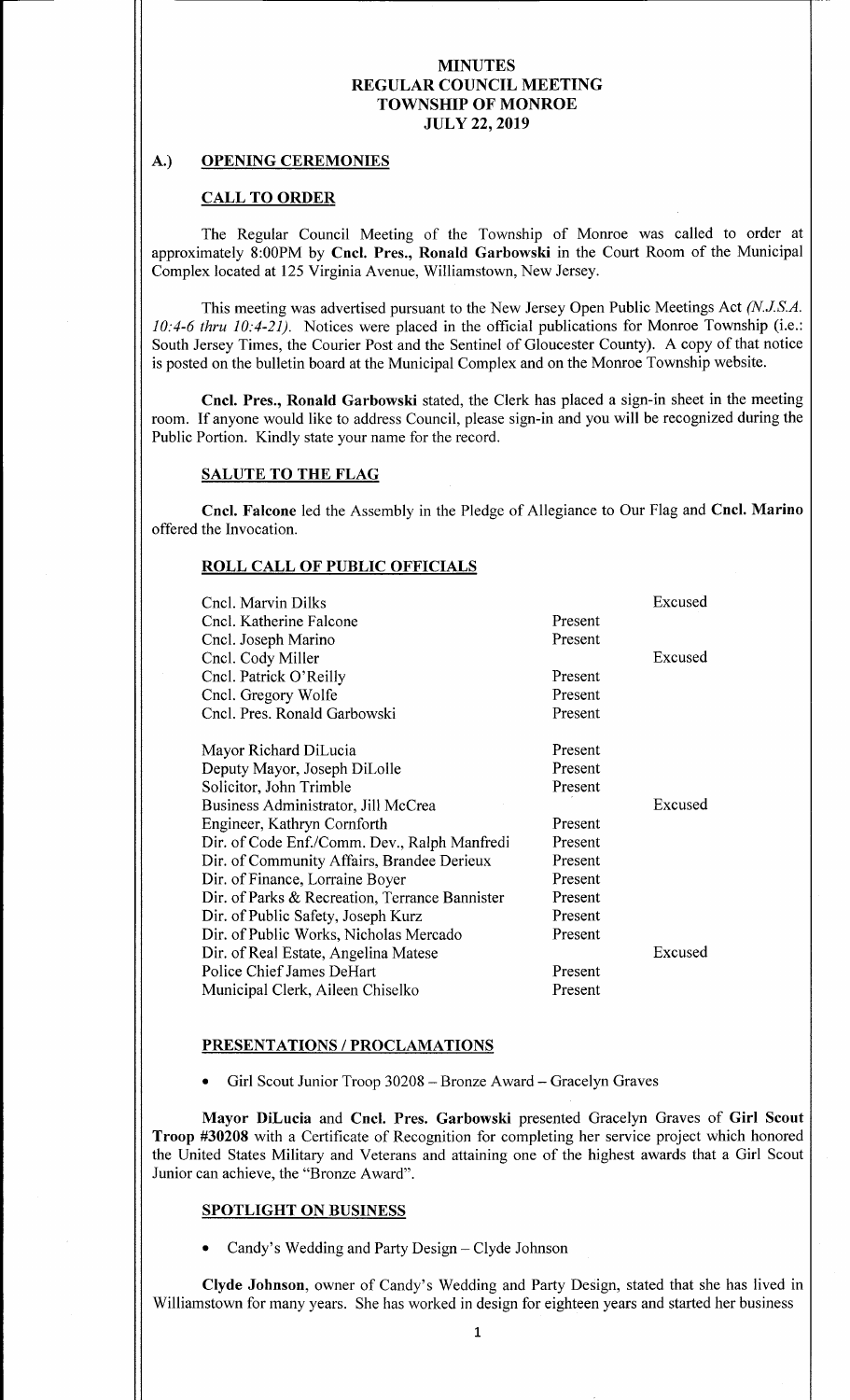# A.) OPENING CEREMONIES (cont'd)

in 2011 after she retired as an electrical engineer. Since she is retired, this is her dream job, this is something she wants to do and she takes every detail personally to make every event beautiful for her clients. Her business is now located at the Farmer's Market in Williamstown and she invited everyone to come to her store and see the caliber of her work.

# APPROVAL OF MINUTES

Cncl. Falcone made <sup>a</sup> motion to approve the minutes as submitted of the Council Work Session of May 28, 2019, the Closed Executive Session of May 28, 2019 and the Regular Council Meeting of May 28, 2019. The motion was seconded by Cncl. O'Reilly and approved by members of Council in attendance.

# B.) CORRESPONDENCE – None

# C.) RESOLUTIONS SCHEDULED— PUBLIC PORTION

Cncl. Marino made <sup>a</sup> motion to open the Resolutions Scheduled — Public Portion. The motion was seconded by Cncl. Falcone and unanimously approved by all members of Council in attendance.

With no one wishing to speak, Cncl. Wolfe made a motion to close the Resolutions Scheduled— Public Portion. The motion was seconded by Cncl. Marino and unanimously approved by all members of Council in attendance.

R:167-2019 Resolution Adjusting Township Of Monroe Tax Records

Cncl. Marino made a motion to approve Resolution R:167-2019. The motion was seconded by Cncl. Falcone and approved by all members of Council in attendance.

R: 168-2019 Resolution Approving The Bill List And Paid List For The Council Meeting Of July 22, 2019

Cncl. Falcone made a motion to approve Resolution R:168-2019. The motion was seconded by Cncl. Wolfe and approved by all members of Council in attendance.

R: 169-2019 Resolution Of The Township Council Of The Township Of Monroe Authorizing A Lien Be Placed On Various Properties For Failure To Comply With Chapter 295 Of The Code Of The Township Of Monroe

Cncl. Marino made a motion to approve Resolution R:169-2019. The motion was seconded by Cncl. O' Reilly and approved by all members of Council in attendance.

R:170-2019 Resolution Of The Township Of Monroe Authorizing Entering Into A Pilot Program Agreement Between The Township And "Curb My Clutter, LLC"

Cncl. Marino made a motion to approve Resolution R:170-2019. The motion was seconded by Cncl. O'Reilly and approved by all members of Council in attendance.

R:171-2019 Resolution Of The Township Council Of The Township Of Monroe Authorizing The Mayor To Execute A Memorandum Of Agreement Renewing The Collective Bargaining Agreement Between The Township Of Monroe And United Food & Commercial Workers Union, Local 360 From January 1, 2018 Through December 31, 2021

Cncl. Marino made a motion to approve Resolution R:171-2019. The motion was seconded by Cncl. Wolfe and approved by all members of Council in attendance.

R:172-2019 Resolution Of The Township Council Of The Township Of Monroe Awarding A Contract For Professional Services To The Municipal Engineer For The FY2018 NJDOT Bikeways Grant Project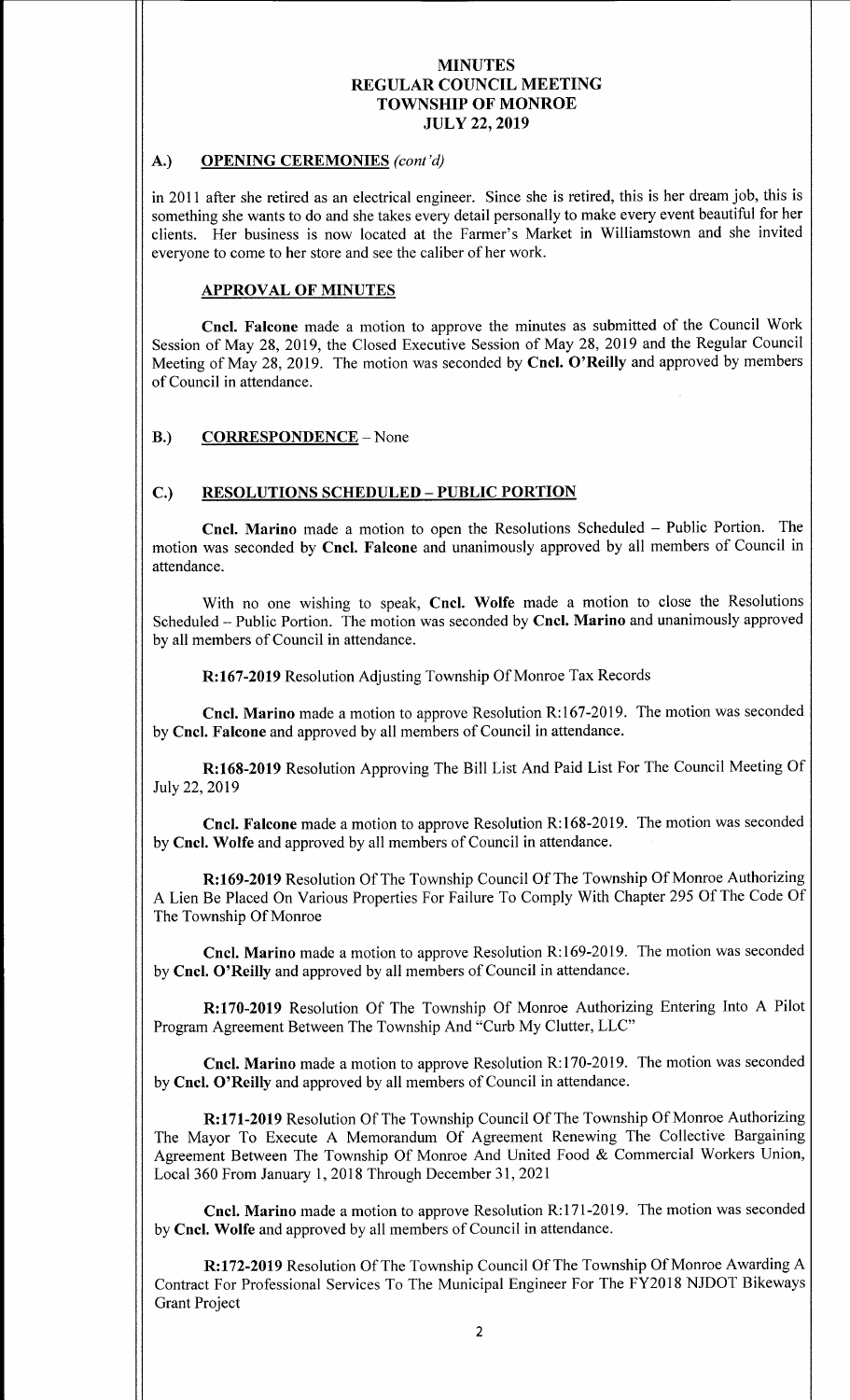# C.) RESOLUTIONS SCHEDULED - PUBLIC PORTION (cont'd)

Cncl. Marino made a motion to approve Resolution R:172-2019. The motion was seconded by Cncl. Wolfe and approved by all members of Council in attendance.

R: 173-2019 Resolution Of The Township Council Of The Township Of Monroe Authorizing A Comprehensive Update To The Master Plan And Development Regulations To Be Conducted By The Monroe Township Planning Board

Cncl. Marino made a motion to approve Resolution R:173-2019. The motion was seconded by Cncl. Falcone and approved by all members of Council in attendance.

R: 174-2019 Resolution Of The Township Of Monroe Authorizing Issuance Of A Request For Proposals For Energy Consulting Services For A Joint Solar Initiative Under The Fair And Open Process

Solicitor Trimble made an amendment to the Request for Proposals. The amendment will identify, Municipal Clerk, Aileen Chiselko as the contact person for any questions and not Cncl. Patrick O'Reilly.

Cncl. Marino made a motion to approve Resolution R:174-2019. The motion was seconded by Cncl. Falcone and approved by all members of Council in attendance.

R: 175-2019 Resolution Of The Township Council Of The Township Of Monroe Authorizing The Mayor To Enter Into An Amended Developer's Agreement Between The Township Of Monroe, JJCC Longport, LLC & Comfort Development, LLC

Cncl. Marino made a motion to approve Resolution R:175-2019. The motion was seconded by Cncl. Falcone and approved by all members of Council in attendance.

R: 176-2019 Resolution Of The Township Of Monroe, County Of Gloucester Changing The Petty Cash Fund Custodian For "Police"

Cncl. Marino made a motion to approve Resolution R:176-2019. The motion was seconded by Cncl. Wolfe and approved by all members of Council in attendance.

R: 177- 2019 Resolution Of The Township Of Monroe, County Of Gloucester Changing The Petty Cash Fund Custodian For "Parks & Recreation"

Cncl. Marino made a motion to approve Resolution R:177-2019. The motion was seconded by Cncl. Wolfe and approved by all members of Council in attendance.

R: 178-2019 Resolution To Rescind A Petty Cash Account For The Township Of Monroe In Gloucester County For "Administration/Mayor"

Cncl. Marino made a motion to approve Resolution R:178-2019. The motion was seconded by Cncl. Wolfe and approved by all members of Council in attendance.

R: 179-2019 Resolution To Rescind A Petty Cash Account For The Township Of Monroe In Gloucester County For The "Construction Code Office"

Cncl. Falcone made a motion to approve Resolution R:179-2019. The motion was seconded by Cncl. Marino and approved by all members of Council in attendance.

R: 180-2019 Resolution Of The Township Council Of The Township Of Monroe Authorizing The Waiver Of Sign Permit Fees Associated With The Installation Of A Sign At Cross Keys United Methodist Church Within The Township Of Monroe

Cncl. Marino made a motion to approve Resolution R:180-2019. The motion was seconded by Cncl. Wolfe and approved by all members of Council in attendance.

R:181-2019 Resolution Authorizing The Township Of Monroe To Enter Into A Shared Services Agreement With The Monroe Municipal Utilities Authority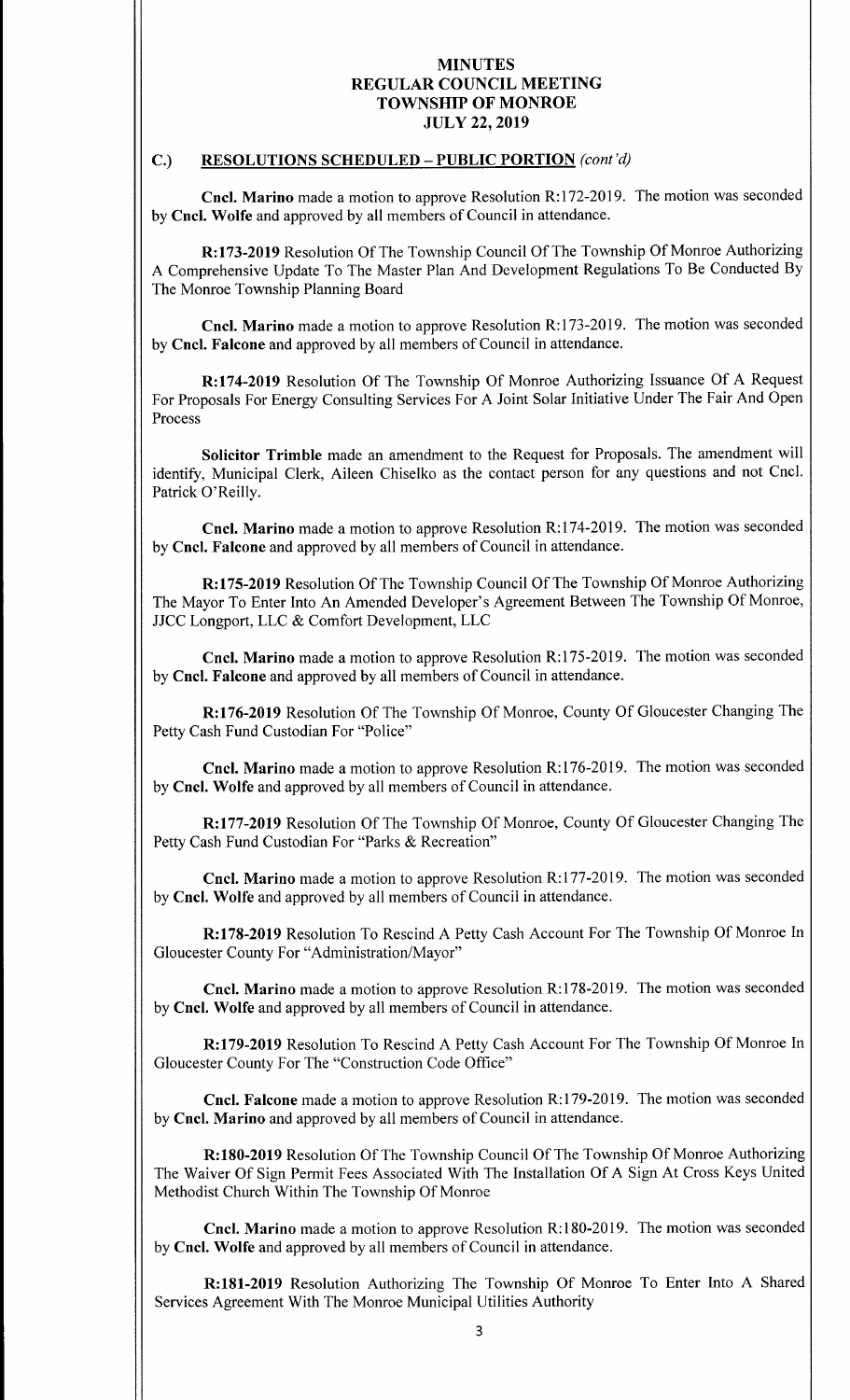# C.) RESOLUTIONS SCHEDULED - PUBLIC PORTION (cont'd)

Cncl. Marino made a motion to approve Resolution R:181-2019. The motion was seconded by Cncl. Wolfe and approved by all members of Council in attendance.

R:182-2019 Resolution Of The Township Council Of The Township Of Monroe Authorizing The Mayor To Execute Quitclaim Deeds Conveying Block 11902, Lot 30 & Block 14301, Lot <sup>33</sup>

Cncl. Marino made a motion to approve Resolution R:182-2019. The motion was seconded by Cncl. Wolfe and approved by all members of Council in attendance.

R:183-2019 Resolution Authorizing An Extension Of The Period Of Time For Payment Of Real Estate Taxes For The Third Quarter Of 2019 For The Township Of Monroe

Cncl. Marino made a motion to approve Resolution R:183-2019. The motion was seconded by Cncl. Wolfe and approved by all members of Council in attendance.

### D.) ORDINANCES

Cncl. Pres. Garbowski turned this portion of the meeting over to Ordinance Committee Chairman, Cncl. Marino.

Cncl. Pres. Garbowski made a motion to open the meeting to the public for ordinances listed on the agenda for Second Reading and Public Hearing. The motion was seconded by Cncl. Wolfe and unanimously approved by all members of Council in attendance.

With no one wishing to speak on the Ordinances for Second Reading, Cncl. Wolfe made a motion to close the Public Hearing. The motion was seconded by Cncl. Pres. Garbowski and unanimously approved by all members of Council in attendance.

Cncl. Wolfe made <sup>a</sup> motion to bracket for approval, by Consent Agenda, Ordinances 0:21- 2019 through O:31-2019. The motion was seconded by Cncl. O'Reilly and unanimously approved by all members of Council in attendance.

### CONSENT AGENDA ORDINANCES 0:21-2019 THROUGH 0:31-2019

Solicitor Trimble noted Ordinance O:23-2019 will be amended to indicate that Chapter 267-37 is implicated in the Ordinance, not Chapter 267-39, which was pointed out by the Municipal Clerk, Aileen Chiselko.

0:21- 2019 An Ordinance Of The Township Council Of The Township Of Monroe To Amend Chapter 109 Of The Code Of The Township Of Monroe, Entitled "Circuses and Carnivals"

0:22- 2019 An Ordinance Of The Township Council Of The Township Of Monroe Authorizing The Sale Of Township Owned Land

0:23- 2019 An Ordinance Of The Township Council Of The Township Of Monroe To Amend Chapter 267 Of The Code Of The Township Of Monroe, Entitled "Vehicles and Traffic" with the amendment that was noted by the Solicitor

0:24- <sup>2019</sup> An Ordinance Of The Township Council Of The Township Of Monroe To Amend Chapter 162 Of The Code Of The Township Of Monroe, Entitled "Housing Standards"

0: 25- <sup>2019</sup> An Ordinance Of The Township Of Monroe, County Of Gloucester, New Jersey Canceling Certain Funded Appropriation Balances Heretofore Provided For Capital Improvements And Reappropriating Such Funded Appropriation Balances For Other Capital Projects

0:26- <sup>2019</sup> An Ordinance Of The Township Council Of The Township Of Monroe To Amend Chapter 175 Of The Code Of The Township Of Monroe, Entitled "Land Management"

0:27- 2019 An Ordinance Of The Township Council Of The Township Of Monroe To Amend Chapter 175 Of The Code Of The Township Of Monroe, Entitled "Land Management"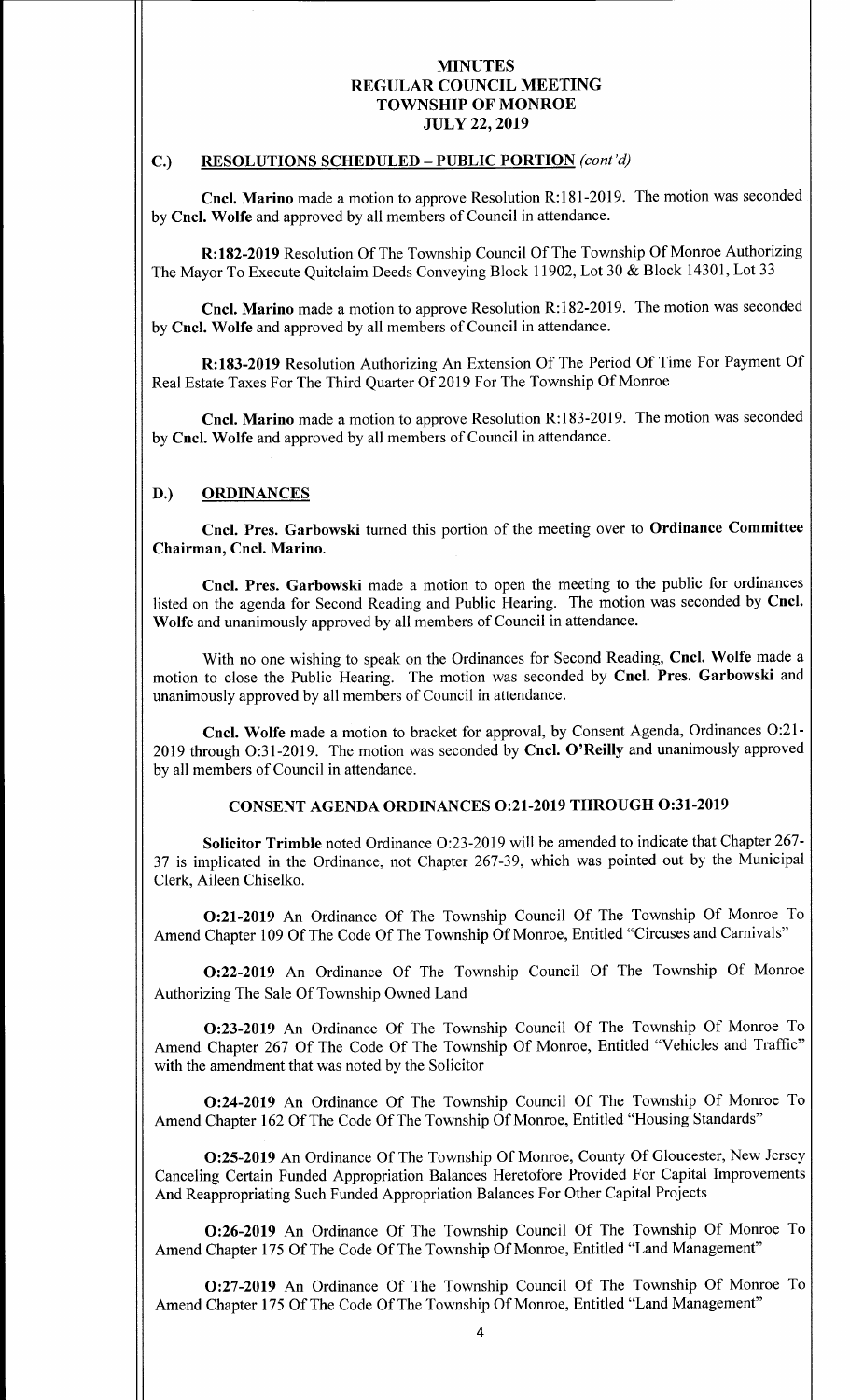#### D.) ORDINANCES (cont'd)

0:28-2019 An Ordinance Of The Township Council Of The Township Of Monroe To Amend Chapter 175 Of The Code Of The Township Of Monroe, Entitled "Land Management"

0:29-2019 An Ordinance Of The Township Council Of The Township Of Monroe To Amend Chapter 175 Of The Code Of The Township Of Monroe, Entitled "Land Management"

0:30-2019 An Ordinance Of The Township Council Of The Township Of Monroe To Amend Chapter 175 Of The Code Of The Township Of Monroe, Entitled "Land Management"

0:31- 2019 An Ordinance Providing For The Implementation In The Township Of Monroe Of The "Five Year Tax Exemption And Abatement Law" Pursuant to N.J.S.A. 40A:21-1 Et Seq. And Approving Property Tax Agreement Between The Township Of Monroe, And Kelly Heins For 1705 Magnolia Avenue, Block 9507, Lot <sup>1</sup>

Second Reading: The above Ordinances were published in an official publication for the Township of Monroe. This portion was opened to the public.

# ROLL CALL VOTE TO APPROVE ORDINANCES 0:21-2019 THROUGH 0:31-2019 FOR SECOND READING AND PUBLIC HEARING— 5 AYES ( Falcone, Garbowski, O' Reilly, Wolfe, Marino, 2 ABSENT ( Dilks, Miller)

Tally: 5 Ayes, 0 Nays, 0 Abstain, 2 Absent. Ordinances O:21-2019 through O:31-2019 were duly approved for Second Reading and Public Hearing.

0:32- 2019 An Ordinance Of The Township Council Of The Township Of Monroe To Amend Chapter 74 Of The Code Of The Township Of Monroe, Entitled "Fees"

First Reading: A copy of this Ordinance was posted on the bulletin board at the Municipal Complex. Additional copies were made available to the public.

Cncl. Pres. Garbowski made <sup>a</sup> motion to approve Ordinance 0:32-2019 for First Reading and Publication. The motion was seconded by Cncl. Falcone and unanimously approved by all members of Council in attendance.

0:33- <sup>2019</sup> An Ordinance Of The Township Council Of The Township Of Monroe To Amend Chapter 104 Article V. Entitled Abandoned Real Property Section 104-41 (E) Entitled Registration Fee Of The Code Of The Township Of Monroe Entitled "Buildings"

First Reading: A copy of this Ordinance was posted on the bulletin board at the Municipal Complex. Additional copies were made available to the public.

Cncl. Pres. Garbowski made a motion to approve Ordinance O:33-2019 for First Reading and Publication. The motion was seconded by Cncl. O'Reilly and unanimously approved by all members of Council in attendance.

0:34- 2019 An Ordinance Of The Township Council Of The Township Of Monroe To Amend Chapter 175 Of The Code Of The Township Of Monroe, Entitled "Land Management"

First Reading: A copy of this Ordinance was posted on the bulletin board at the Municipal Complex. Additional copies were made available to the public.

Cncl. Pres. Garbowski made a motion to approve Ordinance O:34-2019 for First Reading and Publication. The motion was seconded by Cncl. Wolfe and unanimously approved by all members of Council in attendance.

#### E.) REPORTS AND OTHER MATTERS

**Cncl. Falcone** attended the 1<sup>st</sup> Annual Monroe Township Patriotic Pup Parade on July  $4<sup>th</sup>$ where she served as <sup>a</sup> judge alongside Cncl. Miller and Deputy Mayor DiLolle. It was <sup>a</sup> very successful event and she is excited to see how big it will become next year. Cncl. Falcone reported,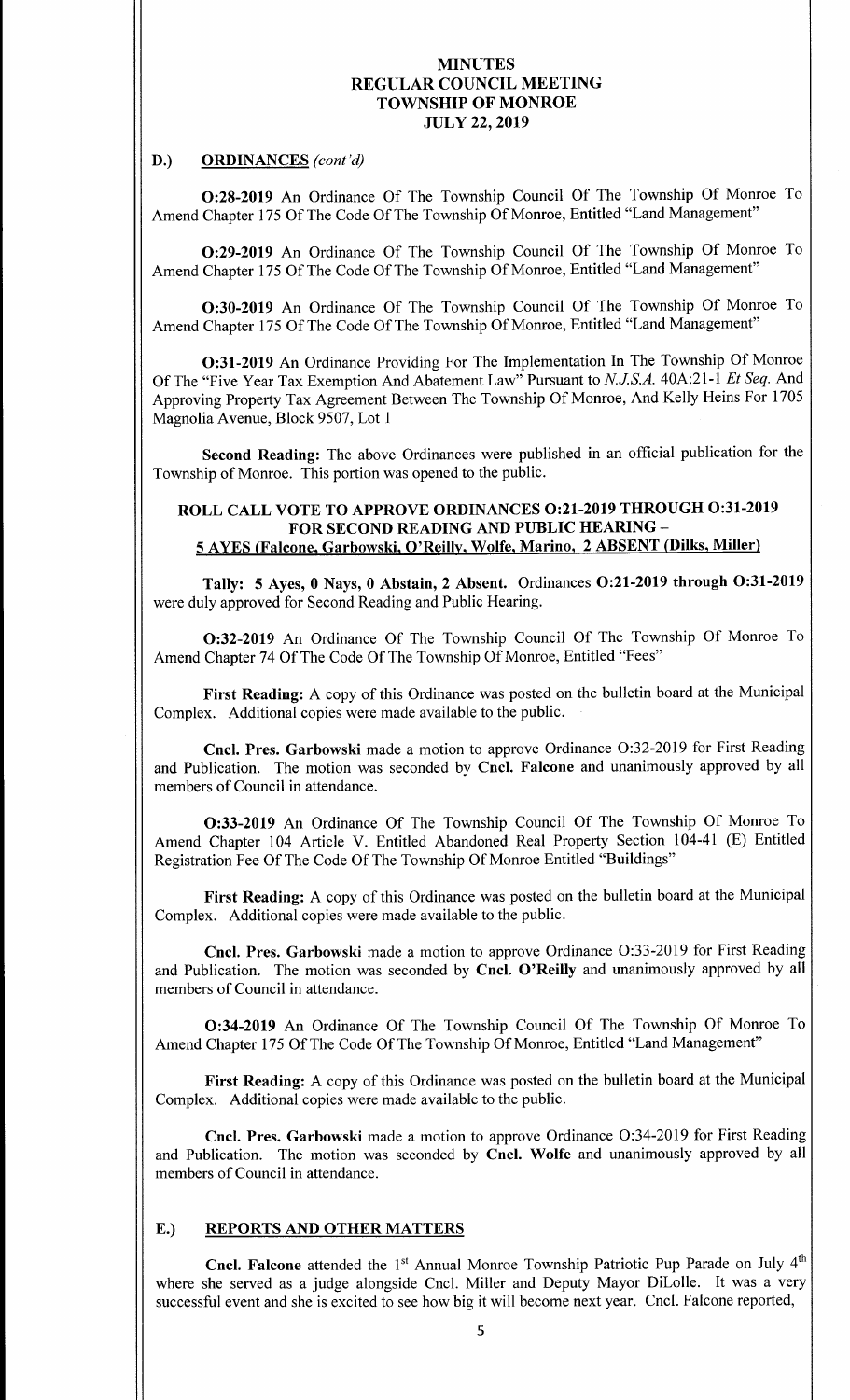# E.) REPORTS AND OTHER MATTERS (cont'd)

she is working alongside the Director of Real Estate, Angie Matese and the Economic Development Consultant, Shannon Morgan-Leone; together, they are working with businesses that are interested in coming to town, taking them throughout the Township and showing them available sites to help bring prospective businesses in. Cncl. Falcone explained that the spotlights on businesses are chosen from the attendees and members of the Williamstown Chamber of Commerce. She invited everyone to check out their website at www.williamstownchamberofcommerce. org for more information. Their main focus is the business platform here in town, as it is the pillar of the community.

Cncl. Marino attended the MUA meeting on Wednesday, July  $17<sup>th</sup>$ , where they discussed refinancing their current bonds which will save them approximately \$62,000 per year over the next nine years. He congratulated them on always looking for ways to save money and work efficiently. He also noted that the MUA has approved their energy audit. They are going to have an engineering firm work along with their superintendent for their energy audit. Cncl. Marino reported that the Williamstown Fire Department attended this evening's Work Session and presented their design plans and that Cecil Fire Department will present their design plans at the August meeting. He met with the Fire Departments last week and forwarded Cncl. Wolfe and Cncl. Pres. Garbowski their plans and preliminary pricing. Cncl. Marino thanked Christine Feggans for a job well done with the Spotlight on Business.

Cncl. O'Reilly spoke regarding the Energy Audit. He said that the Township is in the audit phase, the School Board has already completed their audit and the MUA will be submitting their audit. Earlier this evening, a Resolution was passed to retain <sup>a</sup> consultant that will help facilitate bringing all of the three entities together to review the audit results, which will help bring everything together and move forward to the solar design piece.

Cncl. Wolfe thanked the Parks and Recreation Commission, Parks and Recreation employees, volunteers, Police Department, Williamstown Fire Department, Cecil Fire Department and EMS for assisting and putting on a great day for the Township's Appreciation Day / the Music Festival, which was held June 1<sup>st</sup>. He gave a special thanks to Director of Parks and Recreation, Terrance Bannister, for all of the time and effort that he has put in with all of the tasks and events that have been placed before him. He said, the  $4<sup>th</sup>$  of July fireworks went off without a hitch thanks to the Police Department, Fire Departments and EMS. Cncl. Wolfe invited everyone to attend to the Police Department, Fire Departments and EMS. Movie at the Park on July 31<sup>st</sup>, starting at dusk at Owens Park, to watch "The Lego Movie". He also invited everyone to National Night Out on Tuesday, August 6<sup>th</sup> at Owens Park. The rain date will be Wednesday, August  $7<sup>th</sup>$ . Cncl. Wolfe reported that Lead the Way is a non-profit organization within our community who will be holding an event on Saturday, August 3<sup>rd</sup> at Owens Park from 4pm to 9: 30pm, judging the best pizza in town along with <sup>a</sup> corn hole tournament. He advised that all of the proceeds from this event will benefit the City of Angels.

Mayor DiLucia reported that he spoke with the Township Engineer, Kathryn Comforth, and is happy to announce that the Dog Park is close enough that he can almost see the shovel in the ground. The County Planning Board has the Dog Park on their upcoming agenda for final approvals. The Mayor spoke regarding the project at the intersection of Route <sup>322</sup> and Fries Mill Road. He is pleased to report that because of the efforts of Senator Madden and Senator Sweeney, they have found money to complete the project. The one problem they have is that they are waiting to hear from the County Engineer to convene a meeting to be able to take point on the project and are hoping to hear from him soon. Mayor DiLucia reported that he has completed contract negotiations with Local 360, which represents the majority of the Township employees approved by the Local 360 members. It is a four-year contract that will expire December 31, 2021, which gives the ability to have stable economics going forward and was also approved by Council earlier this evening. He thanked the negotiating committee for recognizing the tax payers and making sure that they were not overly aggressive in their expectations, they worked hard and made major compromises. He noted, he still has to complete the contracts with the Monroe Township Supervisors Association, Chief of Police, Deputy Chief and two Captains, which he is hopeful to complete within the next two weeks. Mayor DiLucia spoke regarding the Energy Conversation project, saying that they have met with the School Board and the major portion of the meeting was discussing which type of financing they would like to proceed with. He noted that earlier this evening Council passed the Resolution He noted that earlier this evening Council passed the Resolution regarding <sup>a</sup> Shared Services Agreement with the MUA, which has unofficially been taking place this year. He thanked Solicitor Trimble for all of his hard work and diligent efforts. Mayor DiLucia said, he is very excited about being selected to be one of the judges in the best pizza in town contest.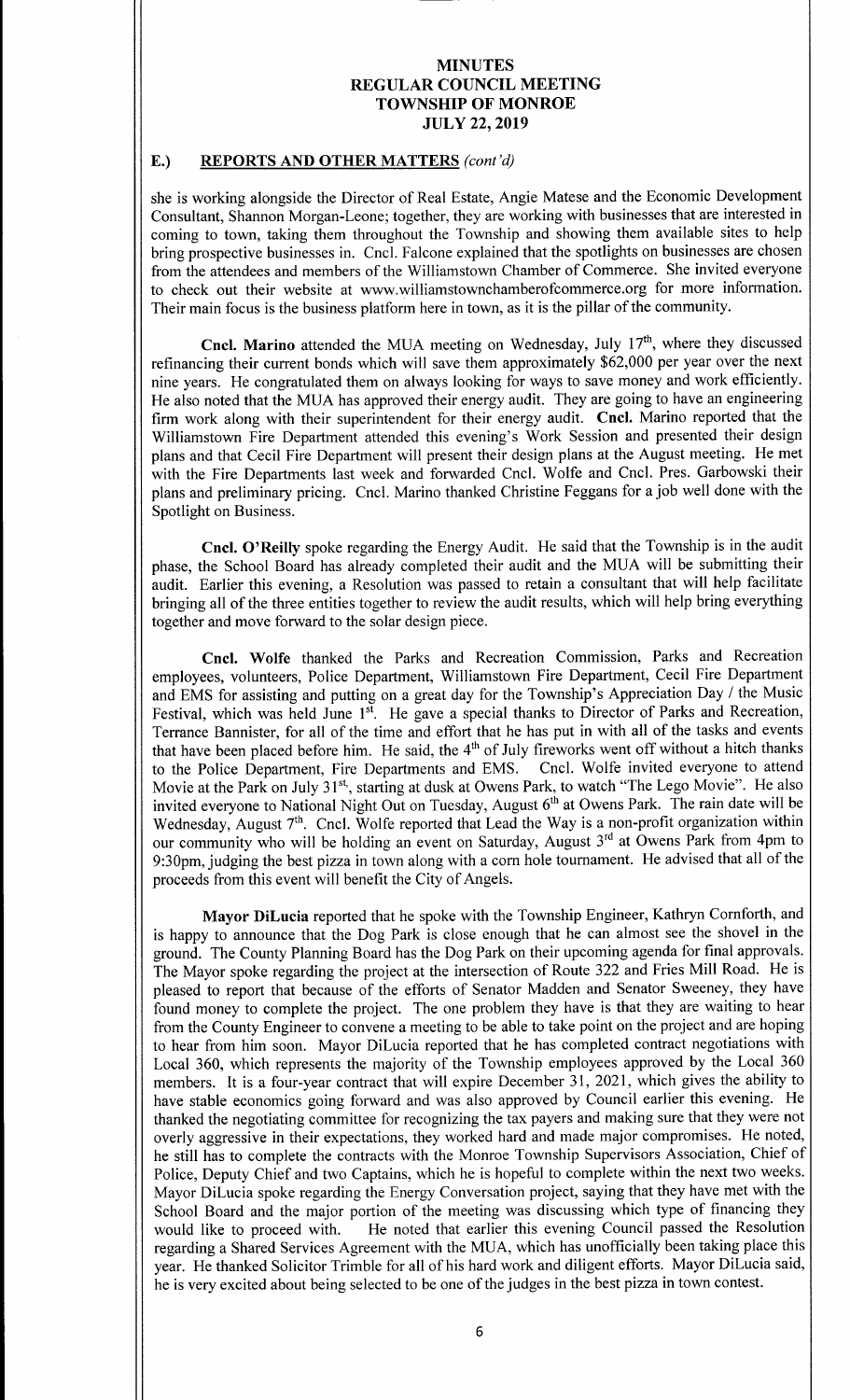# E.) REPORTS AND OTHER MATTERS (cont'd)

**Deputy Mayor DiLolle** said, he had the pleasure of being one of the judges at the  $1<sup>st</sup>$  Annual Puppy Parade on July 4<sup>th</sup>. He stated that he was approached by several employees regarding employee parking signs along the fence. With the permission of Mayor DiLucia, he reached out to Superintendent of Public Works, Michael Calvello and the signs have been made and placed in the parking lot for the employees.

Solicitor Trimble reported that the Towing Applications were due on July  $15<sup>th</sup>$  and he has received four applications which, are currently under the review process.

Engineer, Mrs. Cornforth spoke regarding the Road Program and Forrest Drive. The engineer report said that South State had been put on notice to complete their punch list and since they have been placed on notice they have come through and completed everything with the exception of the infrared of the pavement. She said, starting this Thursday, South State will be on site to address all infrared throughout the project limits and it will take approximately three or four days to complete.

Director of Community Affairs, Ms. Derieux reported, at the end of June, they partnered with Walmart and hosted a Touch a Truck event. She said, the 1<sup>st</sup> Annual Puppy Parade was a huge success. Ms. Derieux is working with Sgt. Mark Burton on <sup>a</sup> neighborhood watch program, which she would like to launch on August  $20<sup>th</sup>$  with the first meeting scheduled to be held at the Pfeiffer Community Center. She reported, in August they will be holding the first community dinner at the Pfeiffer Community Center. The free meals will be provided to the residents by the Estates of Monroe and will be held quarterly. Ms. Derieux will post the information on both the Township website and Facebook page as the event gets closer.

Director of Public Safety, Mr. Kurz spoke regarding the shooting that took place in town the week of the St. Mary's Carnival. He said, there was an arrest made by the Police Department and the crime has been solved. He commended the Police Department on making several arrests last month and taking several guns off the street. Mr. Kurz reported that the Williamstown Fire Department will be celebrating their new rescue truck on September 7<sup>th</sup> with a parade and a celebration. On Thursday, August  $8<sup>th</sup>$  the Cecil Fire Department will be holding a fundraiser at the Texas Roadhouse from 4pm to l Opm at 631 Cross Keys Road, Turnersville.

Police Chief DeHart invited everyone to attend National Night Out Against Crime on August  $6<sup>th</sup>$  at Owens Park starting at 6:30pm, it is a free event. He said, this event is an opportunity for the public to meet and interact with the Police Department. Chief DeHart reported, due to the high temperatures last week, the Office of Emergency Management along with Community Affairs, opened a cooling center at the Pfeiffer Community Center for residents in need. He informed everyone that even if these buildings are not open every time, there is always <sup>a</sup> member of the Office of Emergency Management available to assist by contacting Police Dispatch.

Cncl. Pres., Garbowski stated that earlier this evening, Council passed <sup>a</sup> Resolution authorizing the Master Plan to be updated. The current Master Plan is over twelve years old and typically it is updated every ten years. He said, it is time to get the planning process in place to make it more condusive for the town to develop new businesses and draw in new ratables. He asked everyone to be careful during the heat wave and to also enjoy the rest of their summer. Cncl. Pres. Garbowski thanked all the employees, Council and the Mayor for all their hard work during the last six months whiling serving as Council President.

# F.) GENERAL PUBLIC DISCUSSION

Cncl. Wolfe made <sup>a</sup> motion to open the General Public Discussion. The motion was seconded by Cncl. Marino and unanimously approved by all members of Council in attendance.

John Tracy, 30 Marion Avenue, addressed Council to express his concerns with his neighbor. He said, approximately four years ago he started having problems with his neighbor's tree. He has talked with the Zoning Office, Board of Health and the previous Mayor about this problem. He has incurred over \$2,000 worth of damages to his property on four different occasions involving his neighbor's tree. Mr. Tracy stated that he had a new driveway put in which cost him \$7,000 and following that, his neighbor planted four flowering pear trees in a row, less than ten feet apart, less